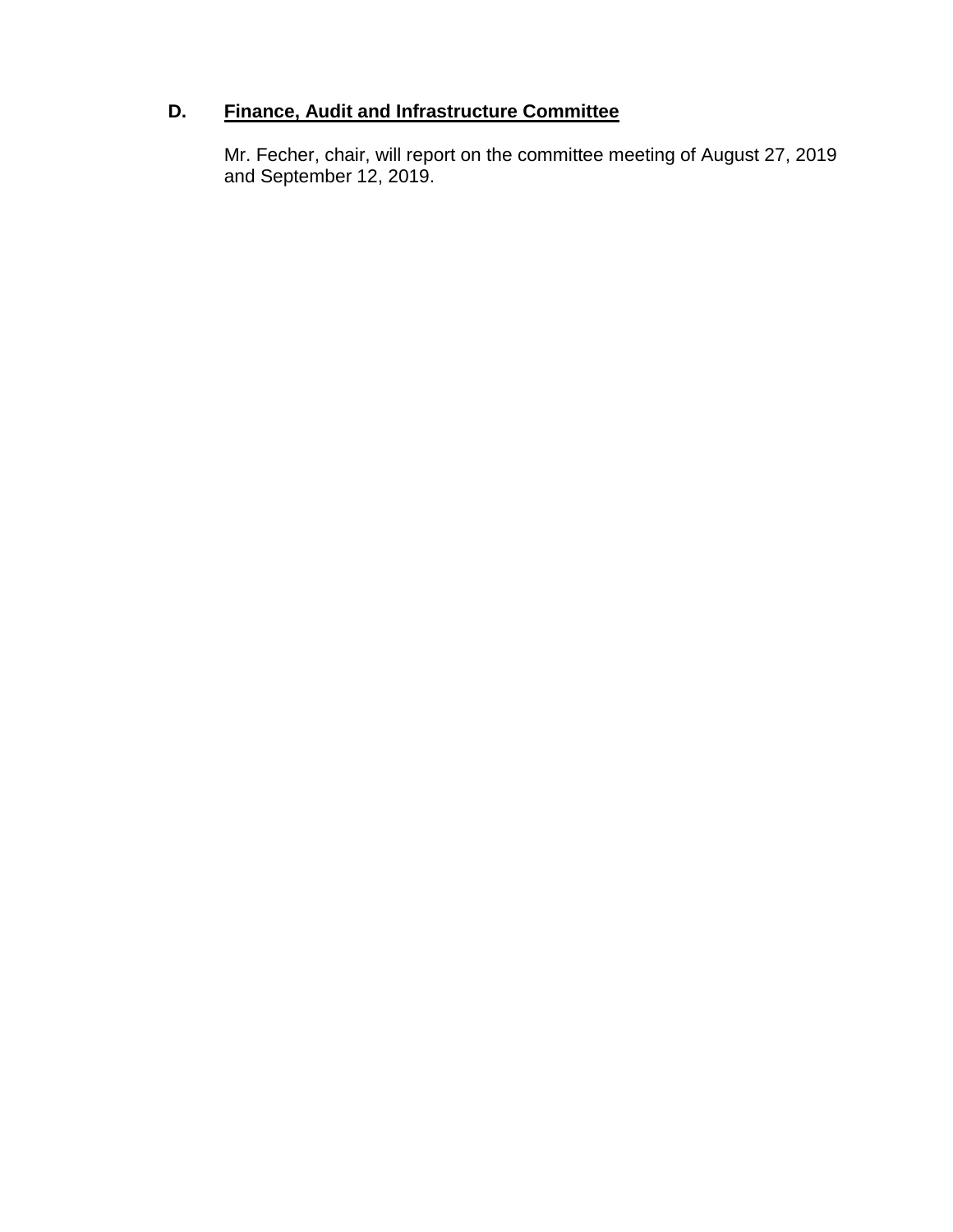### **Finance, Audit and Infrastructure Committee Meeting of August 27, 2019**

#### **Minutes**

### **Present:** D. Fecher, M. Grunder, B. Langos, G. Ramos

**Guests:** W. Branson, L. Chan, J. Hensley, D. Kimpton, L. Luehrmann, C. Schrader, B. Webb

Mr. Fecher called the meeting to order at 5:30 p.m., read the Conflict of Interest Statement, and reviewed the agenda for the meeting. Trustee Fecher announced that the Finance, Audit and Infrastructure needed to enter into a Special Executive Session to discuss personnel matters related to employment.

### **Executive Session**

In accordance with the Ohio Open Meetings Law, the Finance, Audit and Infrastructure Committee, after a majority of a quorum and by roll call vote, determined to hold a Special Executive Session by offering the following resolution:

# **RESOLUTION 20-5**

RESOLVED that the Finance, Audit and Infrastructure Committee agreed to hold an Executive Session on Tuesday, August 27, 2019 at 5:35 p.m. in the Double Bowler Conference Room, 2455 Presidential Drive; and be it further

RESOLVED that pursuant to the Ohio Revised Code 121.22 (G), the following issues may be discussed in Executive Session:

• Personnel matters: employment

Mr. Fecher moved for approval. Mr. Langos seconded, and the motion was unanimously approved by roll call vote.

### **Adjourn**

The Executive Session ended at 6:46 p.m. and the Committee reconvened in the First Floor Gallery space at 6:50 p.m. where Mr. Fecher announced that due to the extended nature of the Executive Session the presentation of the 5-year Finance Plan scheduled for this committee meeting would be rescheduled. The meeting adjourned at 6:51 p.m.

Respectfully Submitted, Deborah Kimpton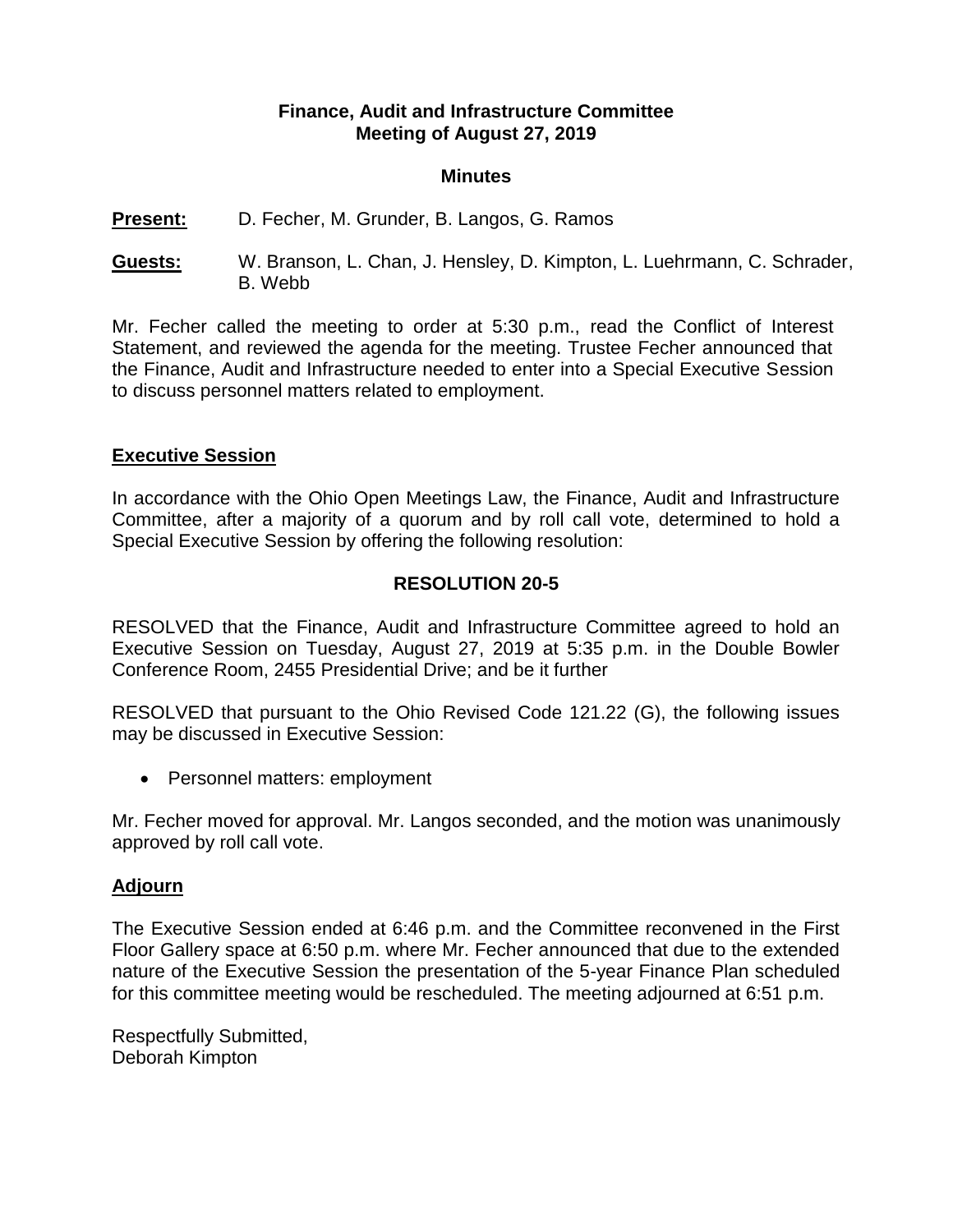### **Finance, Audit and Infrastructure Committee Meeting of September 12, 2019**

# **Report Out**

- **Call to Order and Conflict of Interest Statement**
- **Committee Chair Comments**
- **Vice President Comments: Mr. Walt Branson**
- **Monthly Financial Performance Reports: Mr. John Shipley**

## **1. Approval of Expenditures \$500,000 and Above**

Expenditures before the Board include the purchase of natural gas for heating, software for e-procurement, services of a loan service provider for campus-based federal and institutional loans, purchases of PC workstations and servers, and a personnel agreement. Pass through expenditures include union services for the set up and tear down of Nutter Center events and university-wide dining and catering services.

The following expenditures are before the Board today for approval.

| <b>Vendor</b>                              | <b>Amount</b> |
|--------------------------------------------|---------------|
| Interstate Gas Supply, Inc.                | \$3,000,000   |
| Jaggaer (formerly SciQuest)                | \$602,982     |
| Educational Computer Systems, Inc.         | \$550,000     |
| Dell                                       | \$1,020,000   |
| <b>Collegiate Enterprise Solutions LLC</b> | \$501,920     |
| IATSE Local 66                             | \$375,000     |
| <b>Chartwells</b>                          | \$25,600,000  |

### *Details of the expenditures:*

[http://www.wright.edu/sites/www.wright.edu/files/uploads/2019/Sep/meeting/FAI](http://www.wright.edu/sites/www.wright.edu/files/uploads/2019/Sep/meeting/FAI%207%20%24500K%20and%20over%20-%20Sept%2019%20BOT2-1.pdf) [%207%20%24500K%20and%20over%20-%20Sept%2019%20BOT2-1.pdf](http://www.wright.edu/sites/www.wright.edu/files/uploads/2019/Sep/meeting/FAI%207%20%24500K%20and%20over%20-%20Sept%2019%20BOT2-1.pdf)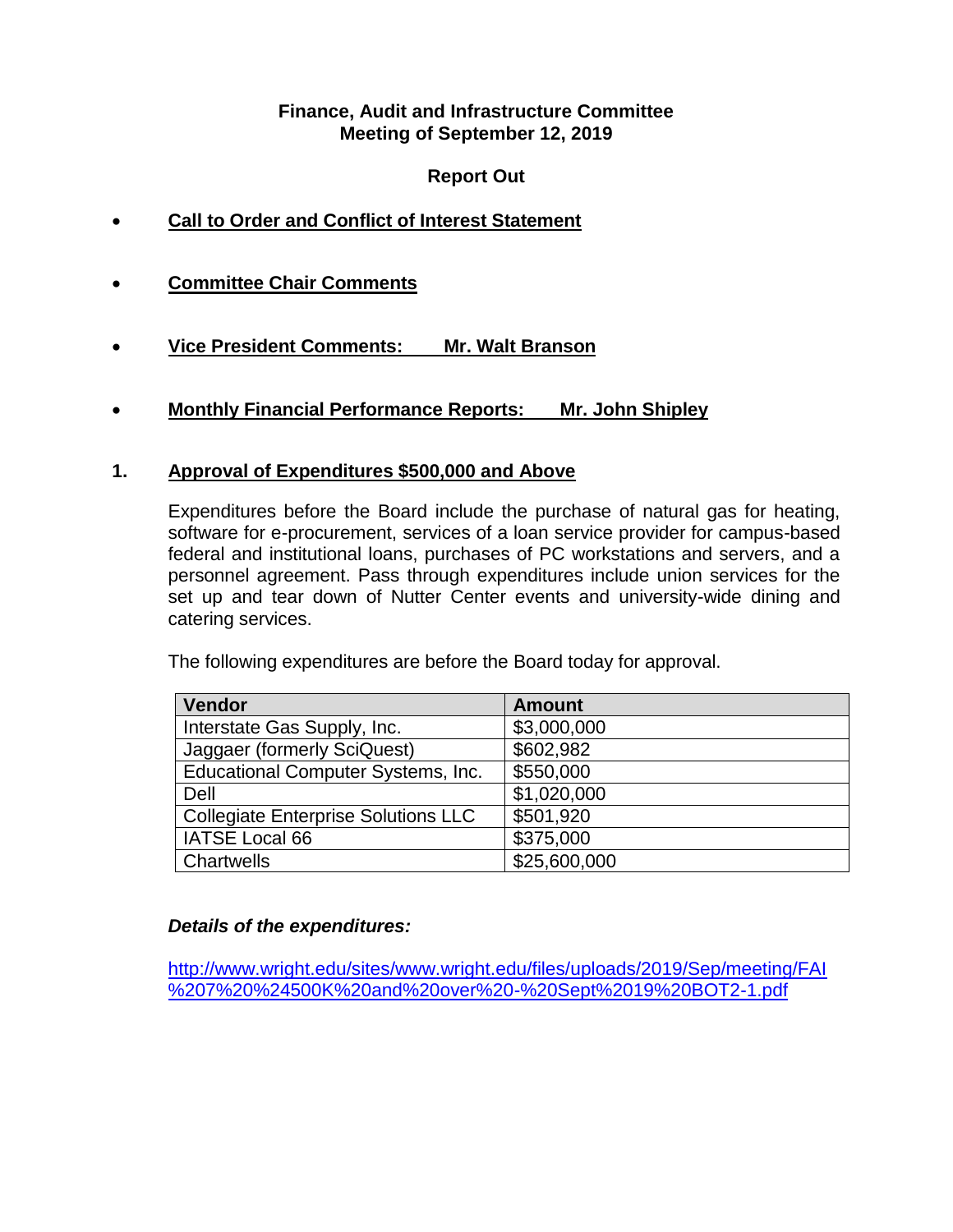### **RESOLUTION 20-**

WHEREAS, in order for the university to conduct business on an on-going basis, and provide products and services in a timely manner, purchases must be made; and

WHEREAS, these expenditures may exceed \$500,000; therefore, be it

RESOLVED that authorization is granted for the accompanying contracts now before the Board of Trustees be, and hereby are approved.

I offer this Motion: Is there a Second: Roll Call Vote:

#### **Approval of Contracts \$250,000 to \$499,999**

The following contracts or one time purchases were scheduled to be reviewed by the Finance, Audit and Infrastructure. Unless exception was made, no further action is needed.

| Vendor                                  | <b>Amount</b> |
|-----------------------------------------|---------------|
| <b>Croswell VIP Motorcoach Services</b> | \$440,000     |
| <b>Think Patented</b>                   | \$300,000     |
| The Ohlmann Group, Inc.                 | \$450,000     |
| <b>I-Supply Company</b>                 | \$310,000     |
| Daktronics Inc.                         | \$284,840     |
| <b>SHI</b>                              | \$400,000     |
| Forerunner Technologies Inc.            | \$495,000     |

#### *Details of the expenditures:*

[http://www.wright.edu/sites/www.wright.edu/files/uploads/2019/Sep/meeting/FAI](http://www.wright.edu/sites/www.wright.edu/files/uploads/2019/Sep/meeting/FAI%209%20250K%20-%20%24500K%20-%20Sept%2019%20BOT2-Final-1.pdf) [%209%20250K%20-%20%24500K%20-%20Sept%2019%20BOT2-Final-1.pdf](http://www.wright.edu/sites/www.wright.edu/files/uploads/2019/Sep/meeting/FAI%209%20250K%20-%20%24500K%20-%20Sept%2019%20BOT2-Final-1.pdf)

### **Approval of Contracts \$150,000 to \$250,000**

Eight contracts were under review by the Finance, Audit and Infrastructure Committee. This reporting is for information only. No further action is required.

| Vendor                                              | Amount    |
|-----------------------------------------------------|-----------|
| State of Ohio Attorney General's Office   \$193,000 |           |
| Treasurer, State of Ohio                            | \$150,000 |